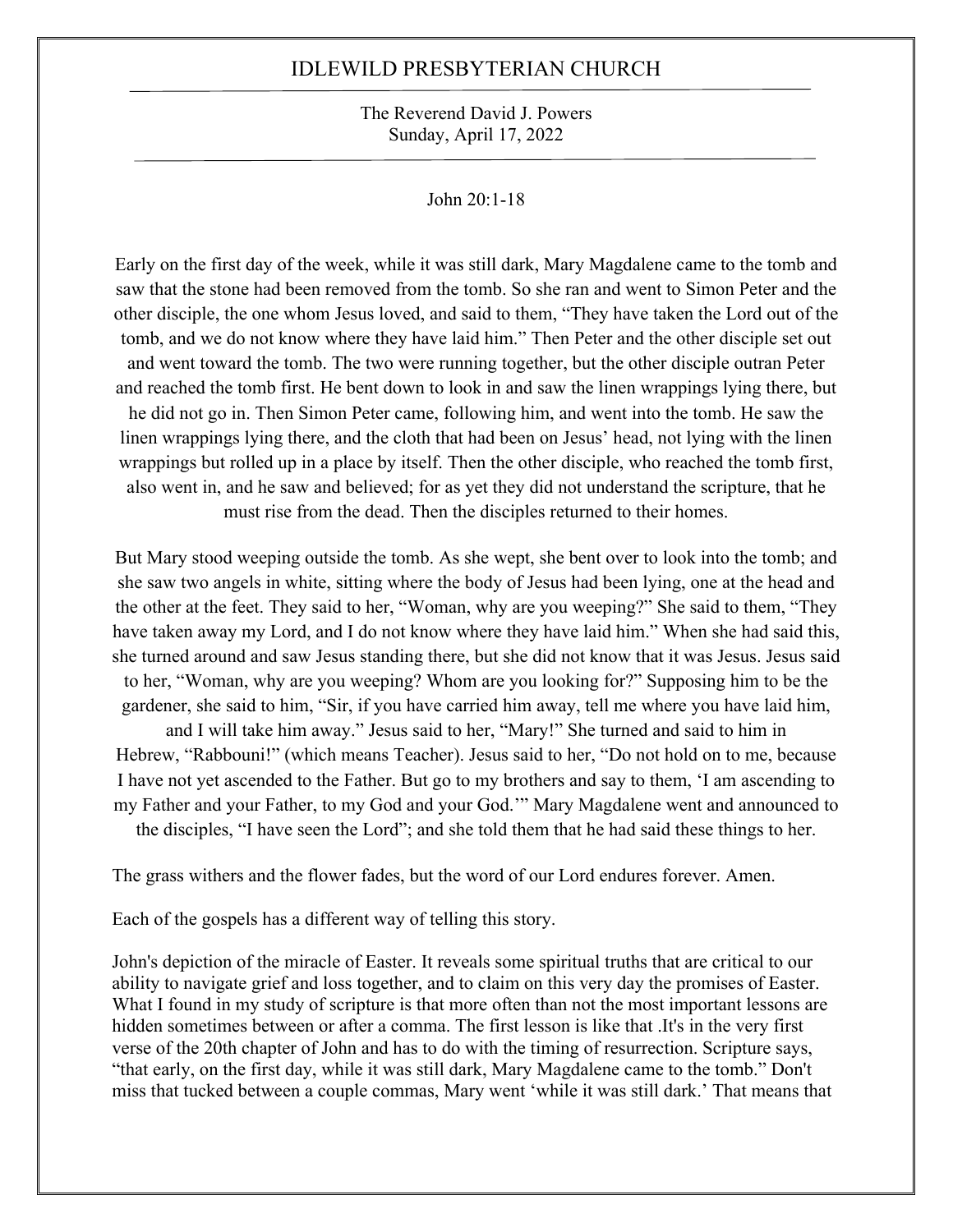#### The Reverend David J. Powers Sunday, April 17, 2022

Mary journeys to the tomb before the light of a new day has revealed itself. Mary journeys in darkness, and it's a particular kind of darkness that she journeys in. It is the darkness of death and despair.

Her teacher, her friend, the one that she had placed all her hope in, was no longer. She had seen him hung on a cross, and then according to the gospel of John, wrapped and taken away by Joseph of Arimathea and laid in a tomb in a garden. She had seen it happen. The darkness that she walks in that day is not just the literal darkness, but also the spiritual darkness of what it looks like when we have lost all of our hope and all the possibility of our lives.

Scripture says that Mary 'found the tomb empty.' If Mary finds the tomb empty, then that means that resurrection happened. It is still dark while Mary is grieving, while she is in denial, while she is angry, while she is bargaining with God, while she is depressed. Resurrection happens while it is still dark, and if that's true for Mary on this Easter morning, then it is also true for each of us, beloved, that on this day as we make our way to the tomb, we very well might be walking in darkness. But that would be the exact place where the power of God is at work bringing new life. Another secret, but important spiritual truth tucked in this text, is in verse 14. She's already been asked once "Why woman are you weeping?" She's been asked by a couple angels. She explains to them that "they have taken away my Lord, and I do not know where they have laid him." When she said this, scripture says, she turned around and saw Jesus standing there. Here's the key, but she did not know that it was Jesus.

If it is indeed true that Mary turned and found the risen Christ standing there before her, and yet could not recognize him, then there is a significant spiritual truth about resurrection. Resurrection, when it happens, will look differently than we imagine it will look. This is the one that she has broken bread with, the one that she has spent time on seashores and in rooms locked. She has spent time with this Jesus. She knows this man's face. Three years, the very least, they spent together, and yet, on that Easter morning, she turns around and he's standing right in front of her, and she does not recognize him. That's significant for us because sometimes we imagine that instead of resurrection, what we experience on this day, is some sort of revival. The old thing brought back to life. That's not what happens. That's not what we claim this day. What we claim is that the God of all creation is at work bringing about a brand new thing.

It's the resurrection of our Lord, not the revival of Jesus. He doesn't look the same. He doesn't have the same spirit. He doesn't have the same presence. Something has changed significantly enough that one who knows him, perhaps better than anyone else in the entire world, does not recognize him, and that means that if it's true for Mary it's probably true for us too.

If we go to the tomb expecting to see the old thing brought back to life, we are going to be disappointed because that's not the business that God is in. The business that God is in is not reviving ,but resurrecting, bringing forth something brand new something that we might not even recognize when it's staring us in the face. It's true in our marriages and true in our parenting and it's true in our friendships. We expect the old thing to come back to life. Then we've gone to the tomb looking for the wrong thing, but if we are open to a brand new thing springing forth,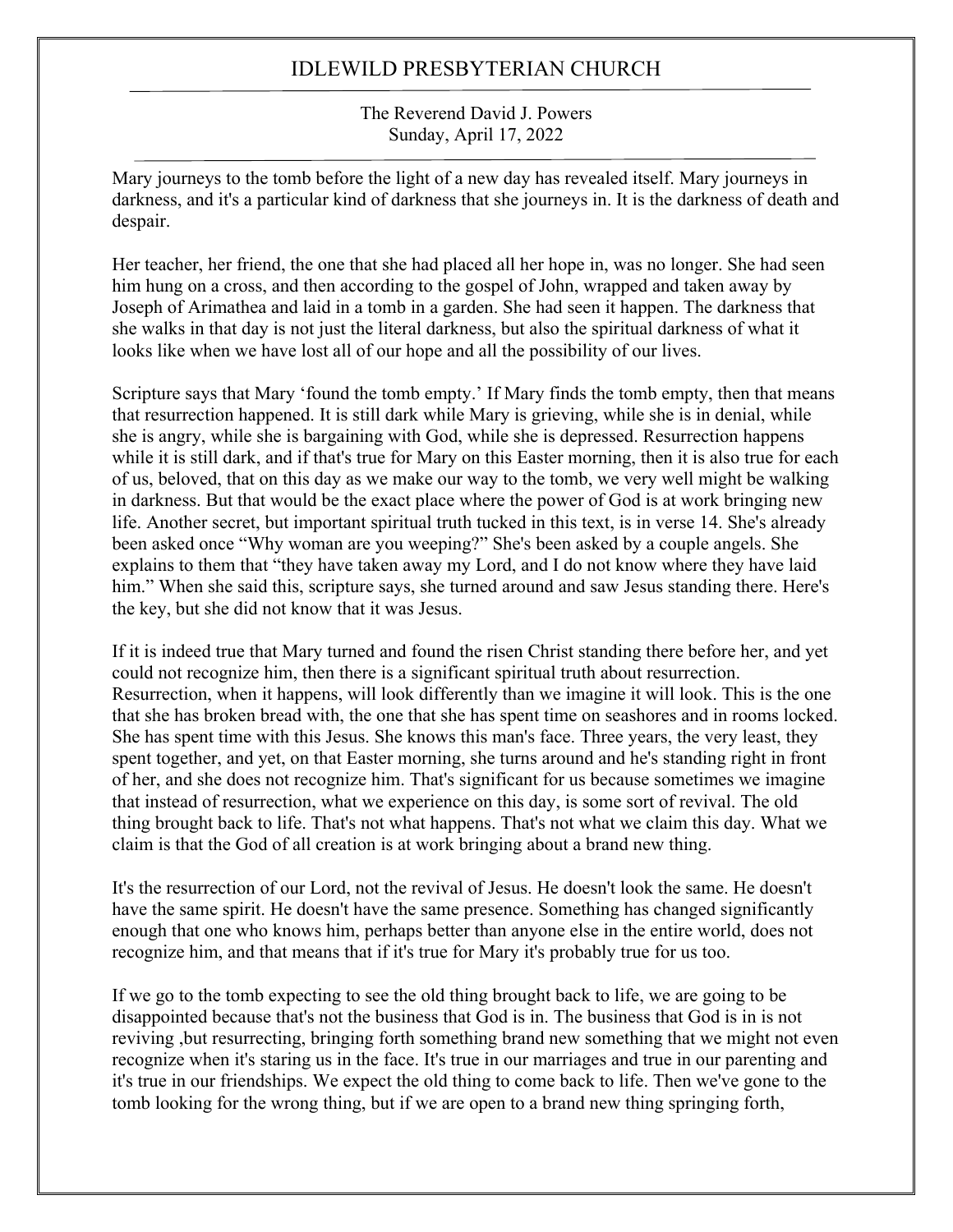#### The Reverend David J. Powers Sunday, April 17, 2022

then we are, where Mary was when he said her name and she called him teacher.

It's interesting just before that scripture tells us that she "supposed him to be the gardener" I think this is the final important spiritual truth tucked into the text of John this day. Mary, supposing him to be the gardener, tells him "Just tell me where you have taken him and I will go and I'll take his body away."

It's important because she could have imagined him or supposed him to be any sort of person in that time, maybe a guard or maybe a disciple that she didn't know all too well or maybe someone who was just wandering through that garden that day who had stumbled upon an empty tomb and decided to come in. She could have imagined him to be any person that day, but instead she imagines him to be the gardener, and that's critical for us as well. Henry Mitchell tells us the "The gardener is the one who has seen everything ruined so many times. Even as his pain increases with each loss, the garden comprehends, indeed truly knows, that where there was a garden once. It can be again, or where there never was, there yet can be a garden, and that means that the God that Mary meets on Easter morning is a God that knows what it looks like to look out on a field and to see things die and pass away. But to trust and still believe that, in that field, a new garden can grow, The God that Mary meets on Easter morning looks out upon a field that's never known a healthy crop and can imagine what a garden might look like there." If it was true for Mary that morning, it's true for us on this Easter morning

in the different fields of our lives. Fields that have known beautiful verdant life that have passed away, and those that have never known it. The God that we know in Christ Jesus is acquainted with the ruin of those fields and is acquainted with the new life that can come from them.

This morning we celebrate Easter. As we celebrate Easter, we celebrate the end of our Lenten journey together.

If you've walked with Idlewild through this season of lent, then my prayer is that you feel more equipped after these some seven Sundays to navigate loss in your own life, but also to navigate it together. I pray that you feel more equipped with a vocabulary to discuss your group grief and our grief together, to name your grief and our grief, to understand it and to notice when you see denial or anger or bargaining or depression or even acceptance. When you see those things to name and understand what they are in your life and in the world. Beyond the new vocabulary, I hope we have now a biblical grounding to understand the complexities of grief. I pray that we are grounded together in Matthew 16, Peter's denial of the impending suffering of Jesus. I pray that we are grounded in Matthew 21, Jesus's anger as he enters the temple and turns over the tables and then the next day kills a fig tree for no reason besides impending grief. I pray that we are grounded in Mark 14, where Jesus bargains with God as his friends' sleep. "Take this cup. but not my will. but yours." I pray that we are grounded in Matthew 27, where Jesus is overwhelmed with depression as he laments before God. " My God, My God, why have you forsaken me?" I finally pray that we are grounded in John 19 as Jesus accepts his fate and falls into the flow of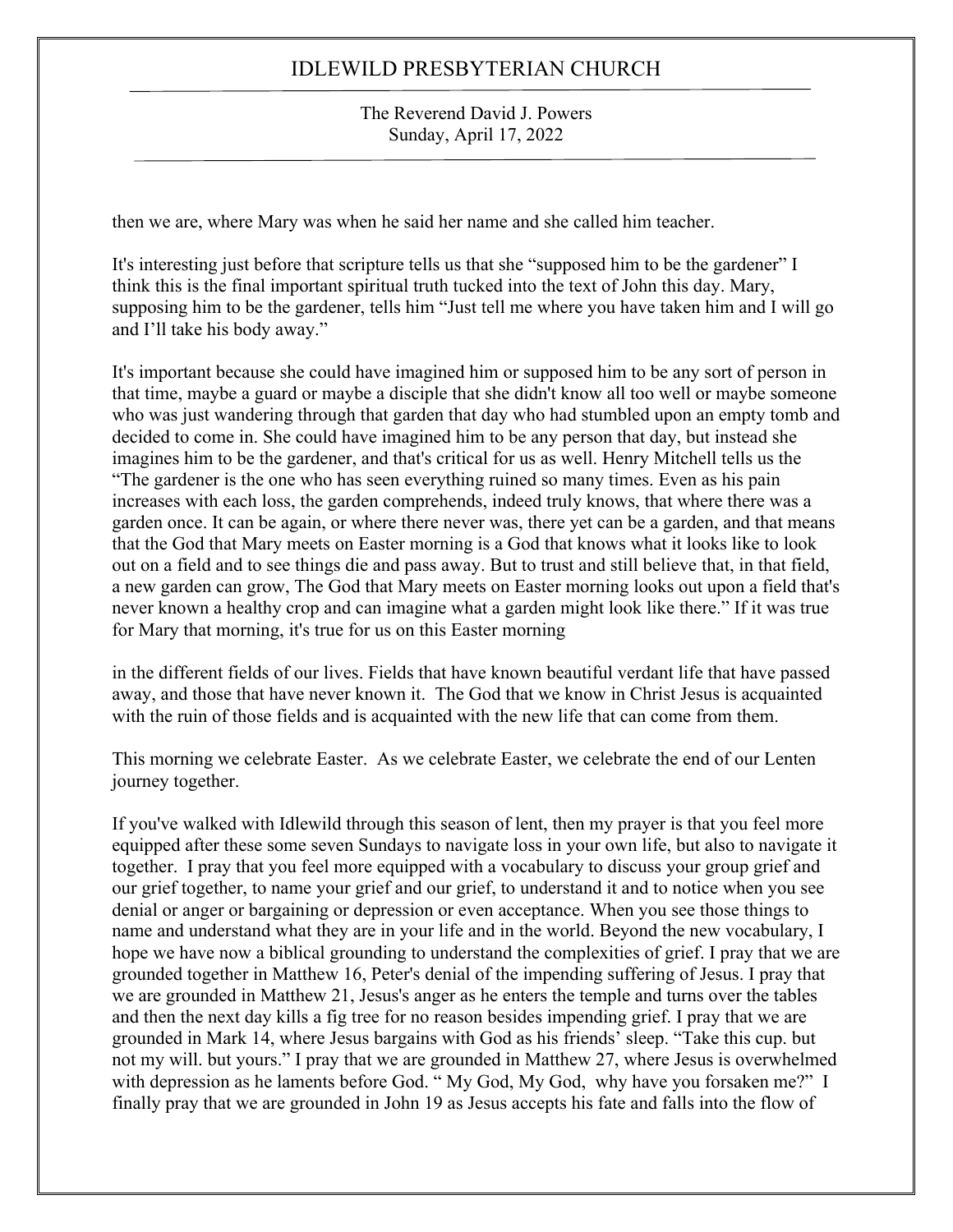#### The Reverend David J. Powers Sunday, April 17, 2022

the divine by giving up his spirit. On this Easter morning, may we trust anew that resurrection is happening while it is still dark, while you are in the midst of your darkness, while our world is in the midst of its darkness.

May we cling to the truth of the gospel, that there is something happening in that darkness. May we also not be surprised when resurrection looks differently than we imagine it ought to look. When we turn around and new life is staring us in the face, and we don't even recognize it.

May we rest this day, beloved, in the good news that the one that authors resurrection is the one who has tended fields from all eternity, has seen gardens rise and pass away, and in every field imagines the brand new verdant thing that can grow there.

We began our Lenten journey with an excerpt from a poem by our nation's first youth poet laureate and the youngest poet to address the presidential inauguration, Amanda Gorman. We end our Lenten journey with the work of hers entitled, " The Miracle of Mourning."

> I thought I'd awaken to a world in mourning. Heavy clouds crowding, a society storming. But there's something different on this golden morning. Something magical in the sunlight, wide and warming.

I see a dad with a stroller taking a jog. Across the street, a bright-eyed girl chases her dog. A grandma on a porch fingers her rosaries. She grins as her young neighbor brings her groceries.

While we might feel small, separate, and all alone, Our people have never been more closely tethered. The question isn't if we can weather this unknown, But how we will weather this unknown together.

So on this meaningful morn, we mourn and we mend. Like light, we can't be broken, even when we bend.

As one, we will defeat both despair and disease. We stand with healthcare heroes and all employees;